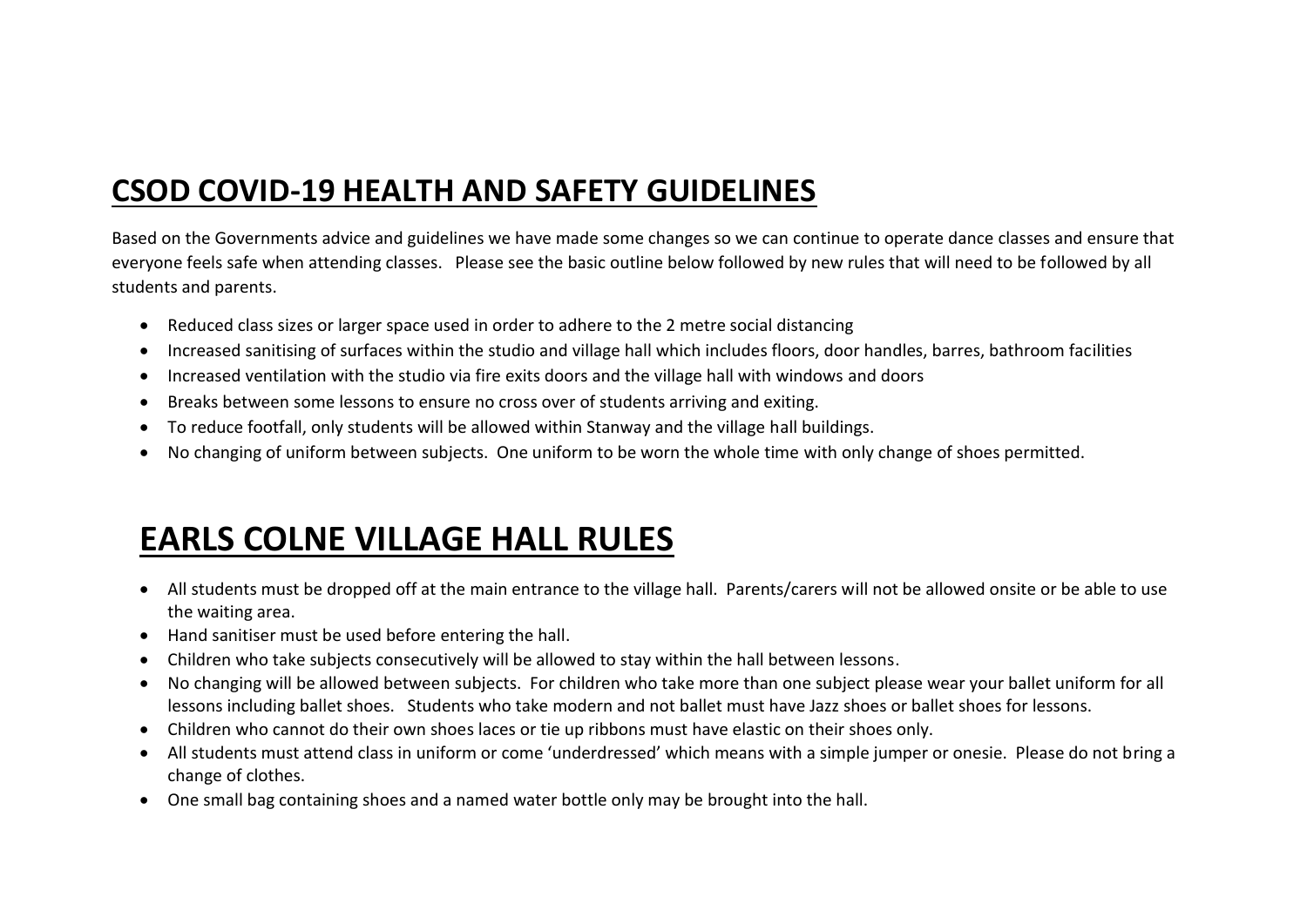- Exit for Earls Colne lessons held in the main hall will be via the fire exit doors by the front car park. Exit for the small hall is the main entrance.
- All students will be required to maintain a 2 metre distance before, during and after lessons.
- Timings may have changed slightly due to cleaning breaks. Please see attached timetable.
- Students can only use the toilet one at a time. Younger children will be accompanied by a teaching assistant.

## **SUBJECTS**

The majority of dance subjects can continue normally with social distancing measures in place. The phrase 'use of space' is a well used term in dance and dancers are always required to space out and use 'their' area. Social distancing is therefore something that we are very familiar with and most dancers (even little ones) are very used to this. We already use 'spots' as markings for classes which the younger children stand on however to build on this we will be marking out spots in the studio before lessons and in all lessons.

Syllabus lessons (Ballet, Tap and Modern) require students to stay in the same area for most of the lesson, the only exception is for travelling work and turns which we will do one at time so children can use more space. This will also be the case for syllabus amalgamations and dance routines.

General fitness, exercise and non syllabus lessons (Body conditioning, Street Jazz and Adult tap) are also able to continue as normal with social distancing. Most exercises are taught in one spot and dance routines can be performed in limited areas.

Acro and musical theatre will have some limitations. At present we are not allowed to teach singing and we are not allowed a 'hands on approach' to training. Therefore these classes will be taught as follows:

Acro – Students will concentrate on strengthening and stretching exercises and basic Acrobatic movements such as forward rolls, cartwheels. Acro mats will be used but these will remain on the floor for the whole lesson. Children will be allocated a space on the mats for each lesson and the mats will be cleaned between lessons.